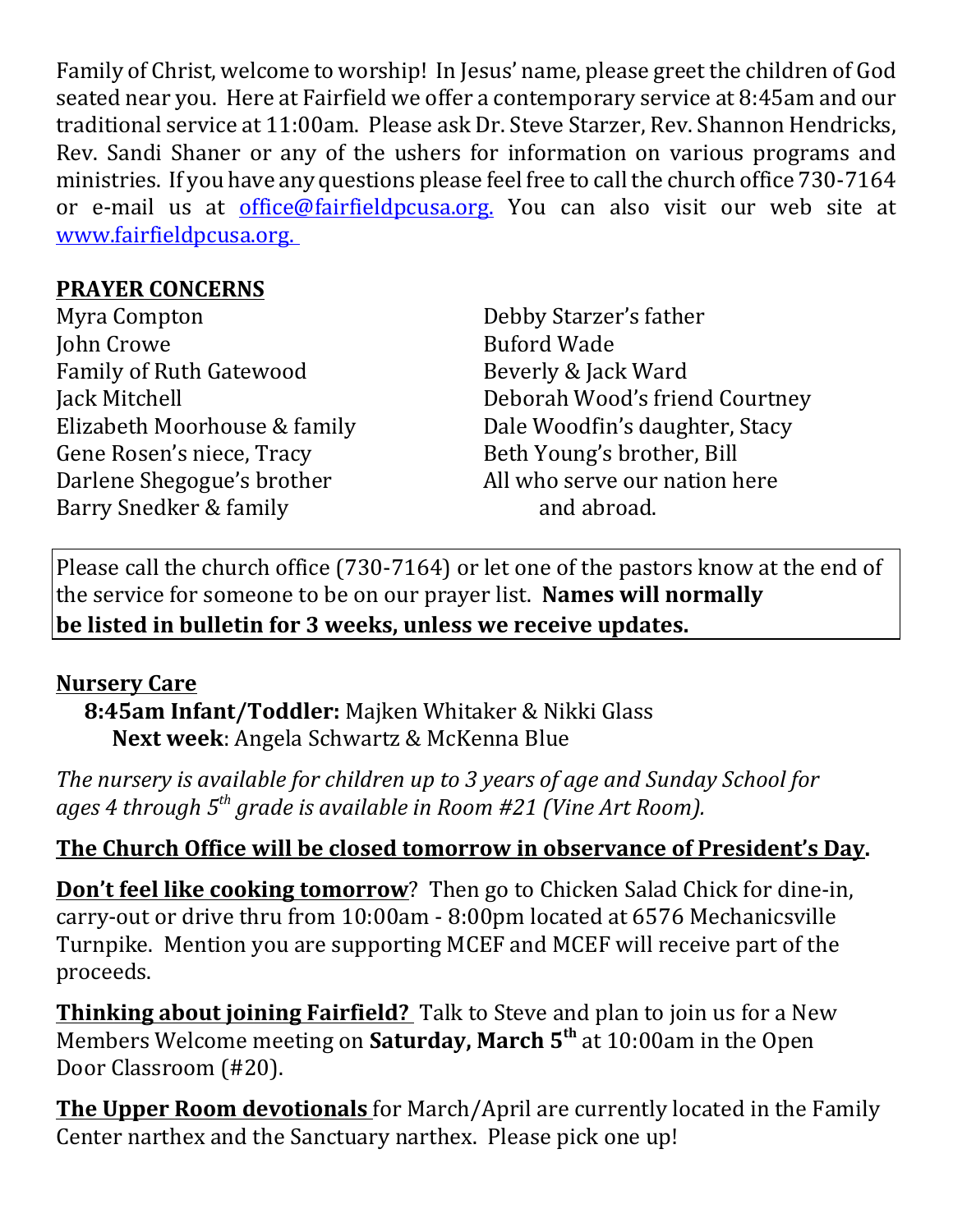**Have you ever wondered what to do when you notice an individual with a sign asking for assistance as you are in your car?** The Deacons are collecting the following items to create a prepackaged helping hand for those in need: dark knee socks, small bottle of hand sanitizer, \$5-10 gift cards to common fast food chains, small bottle of water, one use hand warmers, travel toothbrushes, toothpaste. A resource card will also be included with numbers for assistance for physical, counseling and housing assistance. If you feel led, please drop off the following items in the blue buckets in each narthex. Once the items are collected, the Deacons will put them together and you will be able to pick up a few to have on hand for instances where you see a need. Thank you.

#### **The Power of the Invisible** – *The invisible presence of Christ in the believer and in the world*

 This year's Lenten Devotional is written by Rev. Dr. Keith Curran, our Minister in Residence and is available online for download or printed upon request. Five devotions a week with Scripture readings will take the Fairfield family on a spiritual journey from Ash Wednesday to Palm Sunday.

Have you ever wondered how the Holy Spirit works in your life or what we need to know about God's Spirit? Join the church family this Lenten season in a daily journey of faith, guided by the Power of the Invisible – the invisible presence of Jesus in you and in the world. Each day's brief reading will dig deeper into the wonderful promise that God is with us as Emmanuel. The Jesus isn't distant but with us always, giving us peace, comfort, guidance and power to be the Children of God. Dive into this exploration of the Holy Spirit in action and find your faith renewed and refreshed by the invisible power of Jesus Christ. Lent begins on *Ash Wednesday, March 2nd*.

**All Nations Presbyterian Fellowship, PCUSA** invites you to join them on **March 20th** to help them celebrate their 10 year anniversary as they gather to praise God for all the work He has done for and through their ministry. The celebration will include a 2:00 p.m. worship service and a banquet immediately following. Historical pictures and testimonies will be on display. Please plan on joining in this wonderful celebration!

### **T.U.L.I.P.**

Yes, that is a beautiful flower we enjoy in the Spring but for Presbyterians it is an acronym that our forebearers found very helpful to articulate their Reformation Theology.

**T**otal Depravity (also know as Total Inability and Original Sin) **U**nconditional Election **L**imited Atonement (also known as Particular Atonement)